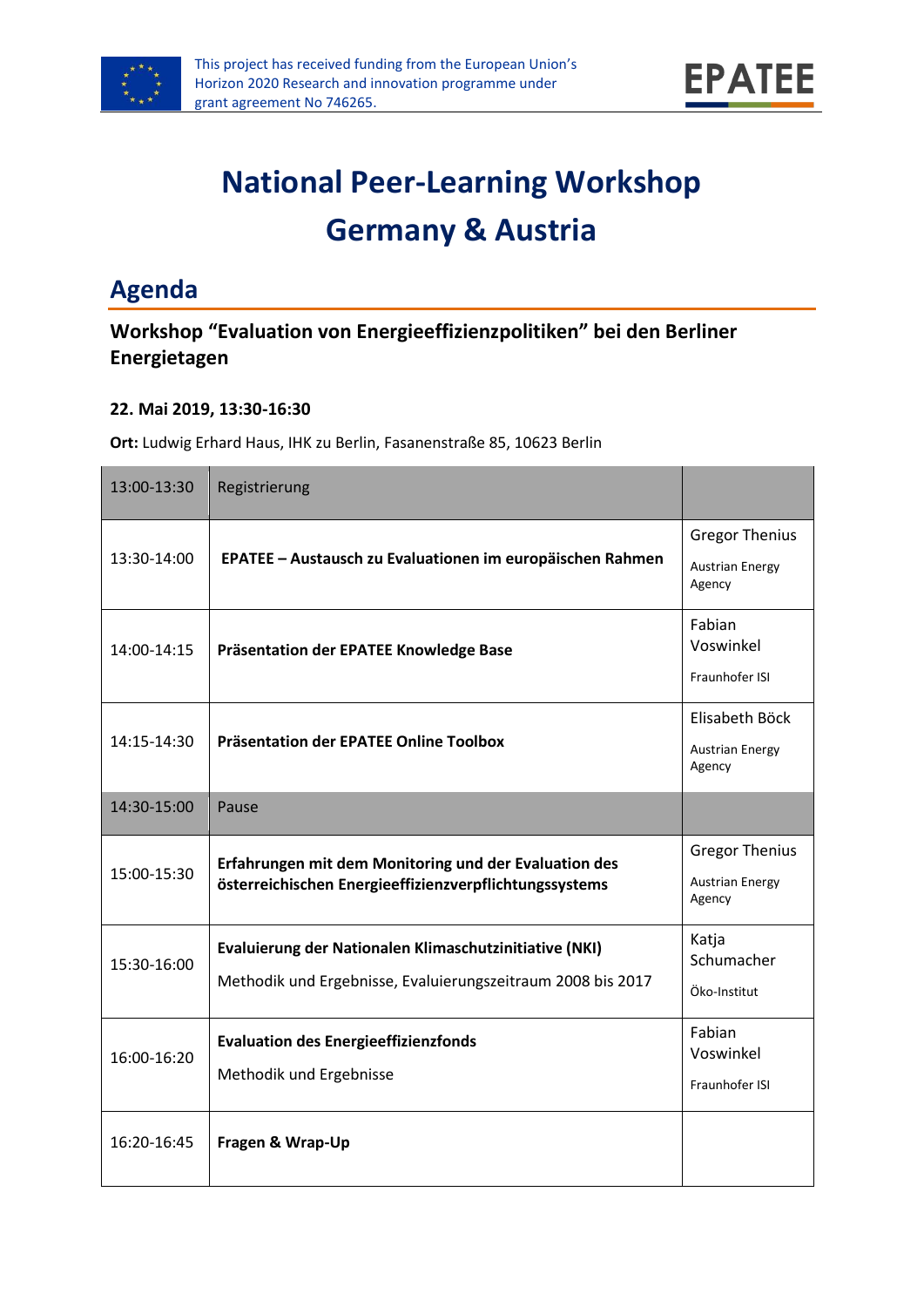# **Proceedings**

#### **13:30 - 14:00 | EPATEE – Project presentation | Gregor Thenius (AEA)**

To start the workshop, Gregor Thenius welcomed all participants and gave an overview on the EPATEE project. He explained why evaluation is an important part of policy formulation and how EPATEE tries to include stakeholder's views on this process and facilitate knowledge exchange between different groups of stakeholders. Later on, the tools provided in EPATEE –Case Studies, Knowledge Base and Online Tool box were highlighted. The Knowledge Base and the Online Toolbox were afterwards presented in more detail. The presentation was also used to announce the next European Peer-Learning Workshop in Brussels on June  $13<sup>th</sup>$ .

#### **14:00 - 14:15 | Presentation of the EPATEE Knowledge Base | Fabian Voswinkel (Fraunhofer ISI)**

Fabian Voswinkel presented the EPATEE Knowledge Base. He first explained how to access it via the project website and then focussed on the different types of filters that can be applied both in the "normal" and advanced search. He also gave background information on some of the filters, especially the calculation methods and the savings data presentation. On an example of a study from Germany, he showed the structure of the Knowledge Base entries, how additional information can be found and noted that for all studies which are not available in English language, executive summaries will be prepared in the next months.

#### **14:15 - 14:30 | Presentation of the EPATEE Online Toolbox | Elisabeth Böck (AEA)**

Elisabeth Böck presented the Online Toolbox on the basis of two scenarios:

The first scenario featured a policy officer with no previous experience in evaluation searching for general guidance on what evaluation means and to what extent it would be different from the regular monitoring of the policy measure. Using this scenario, the "Evaluation principles & methods" gateway of the toolbox was presented. It was explained what information can be found in "General principles" and how the information provided in "Why evaluate?" and "How to plan and prepare evaluation?" could be useful further on in this case. Additionally, the topical case study "Linkage between monitoring and evaluation" was summarized briefly.

The second scenario featured a policy officer with a minimum of experience with evaluation looking for specific guidance for implementing a new evaluation. This scenario was used to present the "Specific evaluation guidance" gateway. Using the filter combination Legislative/Informative (Type of policy), Household appliances (Sector) and Diffusion indicator (Type of method), PSMC "07 – Evaluating energy savings from mandatory energy labelling for household appliances using diffusion indicators" was presented. The different sections of the PSMC were briefly explained. It was also highlighted that further reading material and concrete examples of similar evaluations – if available – can be found in section 8 and 9 of each PSMC. To go into more detail on specific issues, the topical case study on "Evaluating net energy savings" was discussed at the end of the Online Toolbox presentation.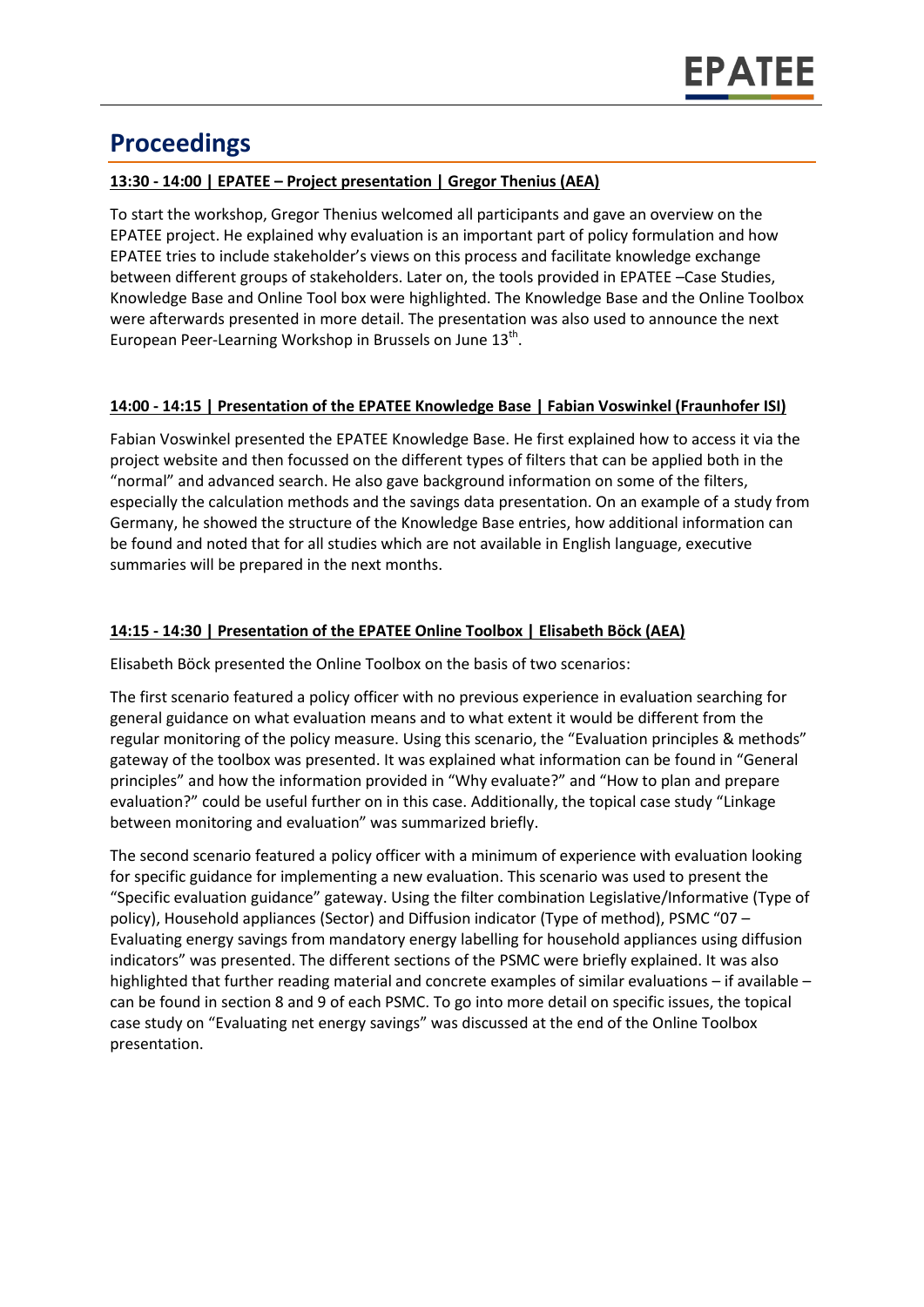#### **15:00 - 15:30 | Experiences with the monitoring and evaluation of the Austrian energy efficiency obligation scheme | Gregor Thenius (AEA)**

At the beginning of his presentation, Gregor Thenius introduced the Austrian Energy Agency, its focus topics and services which include "klima**aktiv**", a programme for awareness raising on environmental issues and "Monitoringstelle Energieeffizienz", the monitoring body for the Austrian Energy Efficiency Act. After that, he explained the Austrian implementation of Article 3 and 7 of the EED. The final energy consumption should be reduced to the amount of 1,050 PJ in 2020. To achieve this goal, 310 PJ of savings have to be realised: half of them by energy supplies, half of them by public authorities. The obligation for energy suppliers to report savings covers all energy sources sold to final customers, however, only suppliers with energy sales higher than 25 GWh per year are included in the obligation scheme. All obligated parties have to report energy savings measures in the amount of 0.6 % of their last year's final energy sales. Measures can be conducted at their own premises, with their customers or other final energy customers. A minimum of 40 % of the savings have to be generated in households.

In the next part of the presentation, the current status of the implementation of the EED and Austria's achievement of its savings goals were discussed. Since the implementation of the Austrian Energy Efficiency Act in 2014, final energy consumption has increased by approximately 8 %. However, in the same timeframe, heating degree days have increased by 15 % and both population growth  $(+ 1\%)$  and gross domestic product  $(+ 7\%)$  have increased. Two graphs in the presentations show that energy intensity is declining in regards to final energy consumption per gross domestic product and increased in regards to energy consumption per capita. Gregor Thenius also gave an overview of the measures per political instrument and sector conducted in the years 2014 to 2017. Even though there is a big over fulfilment in the Austrian EEO, the goal to reduce final energy consumption to 1,050 PJ in 2020 will most likely not be achieved.

At the end of the presentation, Gregor Thenius summarized the experiences made during the monitoring and evaluation of the Energy Efficiency Act. When implementing an EEO, it is important to define beforehand which data will be needed for the monitoring, verification and later on its evaluation. For the evaluation itself, it is important to check for causality of measures triggered. The high number of political instruments used to fulfil Article 7 EED on the one hand minimizes risks in regard to one instrument not being able to achieve its forecasted savings; on the other hand, not all measures implemented can be accounted and reported due to the possibility of double counting. The high number of energy suppliers obligated in the Austrian EEO (454 in 2016) leads to a lot of administrative effort, especially at the beginning of the scheme. It is therefore important to include all relevant stakeholders both at the stage of implementation as well as evaluation of the program. These stakeholders include public bodies like the Federal Provinces, funding agencies, advocacy groups and energy suppliers.

#### **15:30 - 16:00 | Evaluation of the German "Nationale Klimaschutzinitiative (NKI)" (National Climate Initiative) | Katja Schumacher (Öko-Institut)**

Katja Schumacher from the German Öko-Institut gave a presentation focusing on the evaluation of the German National Climate Initiative (NCI). The NCI was initiated in 2008 by the German Federal Ministry of Environment and includes policies and measures to reach the German national climate targets. It supports climate action projects and programs across Germany and addresses different target groups (consumers, business, local authorities and educational institutions).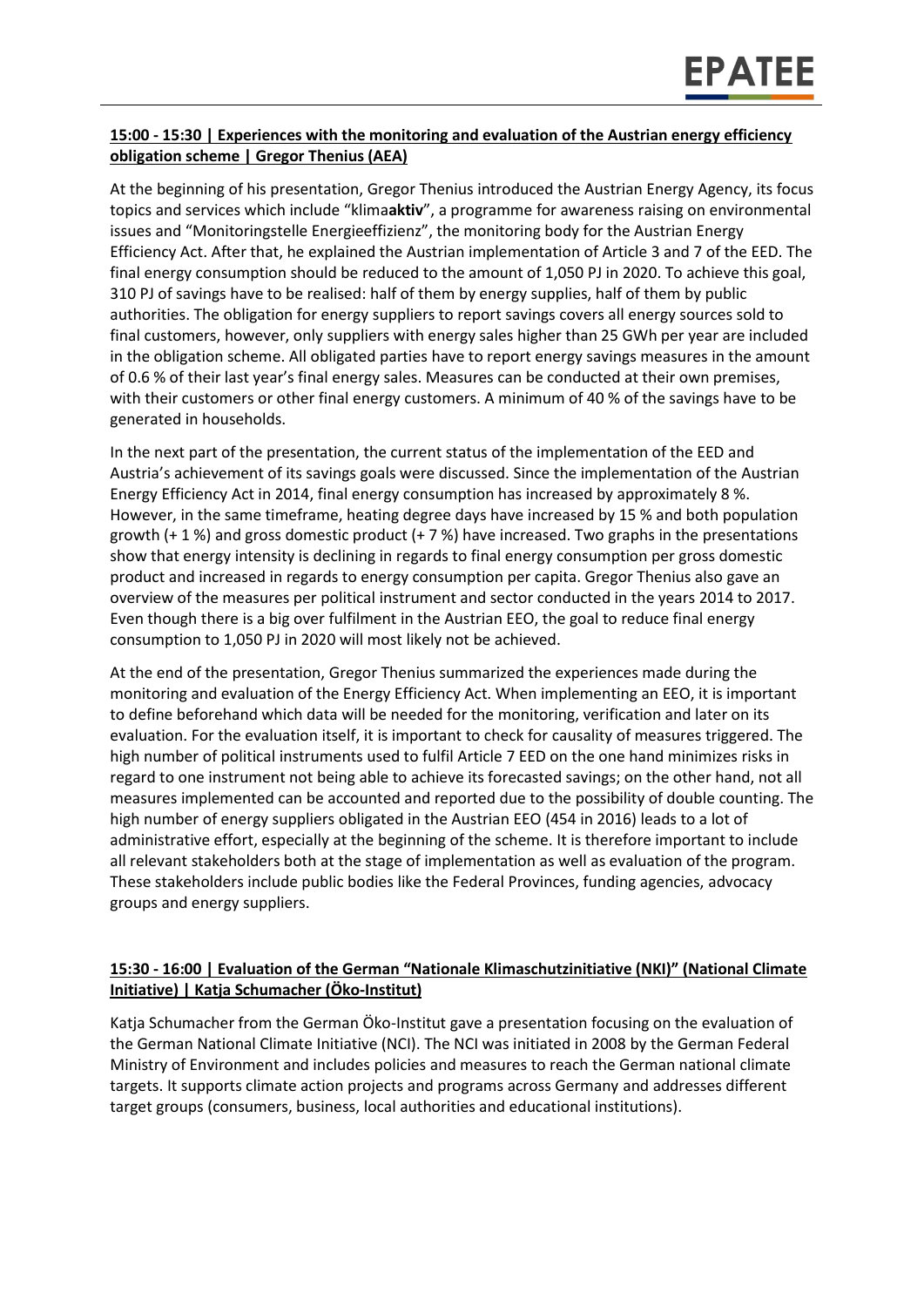It combines measures on behavioral change and investment incentives by providing subsidy programs, showing best practice activities, providing broad and specific information programs and helping with the creation of energy and climate concepts. Thus, the portfolio of measures was designed to tackle barriers identified beforehand – in a different way compared to market/price based or command-and-control approaches.

**EPATEE** 

The evaluation of the NCI is ex-post. There are three evaluation phases which correspond to the phases for which subsidies are provided:

- Evaluation of the years  $2008 2011$
- Evaluation of the years 2012 2014
- Evaluation of the years 2015 2017

From a methodological point of view, the first step is to cluster the different programs. Afterwards, existing documents are analyzed and complemented by surveys. After that, the evaluation is performed and recommendations are formulated. The evaluation criteria were divided into the following groups:

- **GHG emission reduction**
- Model character
- Broad impact
- Continuity
- **Economic Effects**

For each criterion, sub criteria, indicators, main questions to be addressed, units, data sources and guiding comments are defined. As this is a very large evaluation (many measures included in the NCI portfolio), the definition of clear and relevant evaluation indicators is a major task.

The next part of the presentation focussed on the reduction of GHG emissions. Katja Schumacher explained how the reductions are calculated and what quality of data sources was available. These range from actual measurements up to estimations based on literature reviews. It is also important to define whether the calculated savings are gross or net savings. For the evaluation of NCI, net savings were used. The presentation featured diagrams showing the reduction of GHG emissions arising from financial incentive programs and awareness raising campaigns within NCI since 2008. Each program was also assessed in regards to feasibility, visibility and transferability. In regards to the budget, 715 million € were supplied for the program from 2008 until 2017. Another 1,754 million  $€$  were spent by the applicants.

General conclusions of the evaluation so far are:

- The variety of actions prepared by NCI has proven to be successful
	- Municipal measures especially offer a broad variety of tenders
	- For economic measures, experience exchange and coaching on certain measures are very important
	- Campaigns for awareness raising are an important part for long-term changes as consumers need information and motivation to change their behaviour more than once
- Results of the evaluation should be communicated more broadly
- Prominence of NCI and its various programs should be increased
- NCI paves the way for long-term strategies
- NCI offers a lot of flexibility and is well-steered
- NCI verifiably helps to tackle climate protection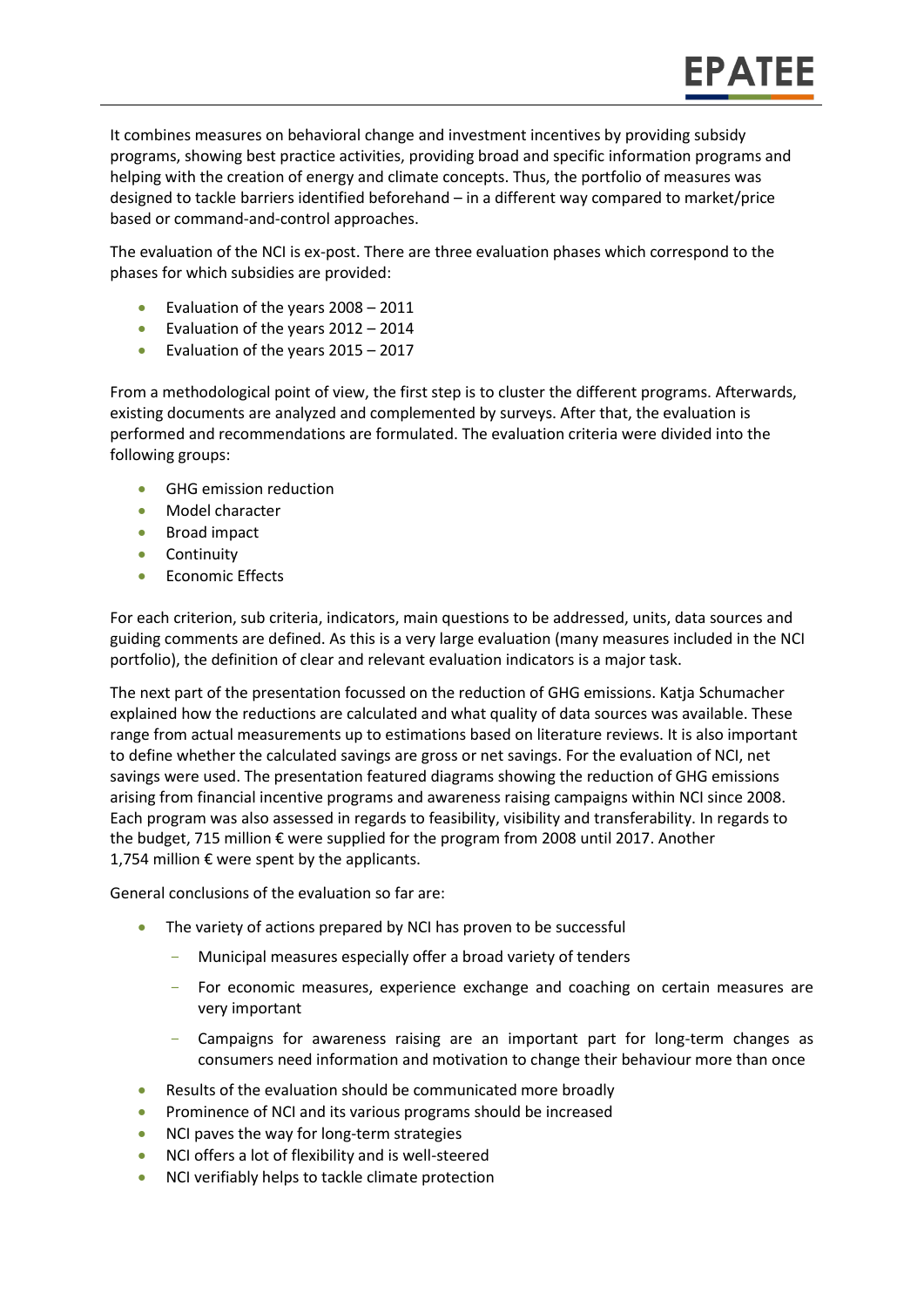#### **16:00 - 16:20 | Evaluation of the German "Energieeffizienzfonds" (Energy Efficiency Fonds) | Fabian Voswinkel (Fraunhofer ISI)**

Fabian Voswinkel presented the results of the evaluation of the German "Energieeffizienzfonds" (Energy Efficiency Fund). The Energy Efficiency Funds is a special budget provided by the German Ministry for Economic Affairs and Energy (BMWi) to promote energy efficiency. The budget is mostly used by enterprises; however, programs also cover households and public bodies. The various programs within the Energy Efficiency Fund cover both financial incentives and information programs. The methodology used for the evaluation was pre-defined when the Energy Efficiency Fund was created.

The main goal of the evaluation is to determine how much the Energy Efficiency Fund contributes to the "Energiekonzept" (Energy Concept) of the German federal government in terms of GHG emissions reduction. Three different indicator categories are defined:

- Target achievement (via gross GHG savings and energy savings)
- Impact assessment (via net GHG savings and energy savings)
- Profitability (savings achieved compared to investment provided by the program)

Savings are calculated bottom-up in four different ways, either calculating new savings, added annual savings values, savings generated within the recent obligation period or savings calculated with an inclusion of their lifetime. Fabian Voswinkel explained how gross savings are recalculated to net savings by including a baseline and other effects (e.g. free riders and spill-over effects). How much these effects are accounted for is determined by surveys among applicants of the subsidy program both for free-rider and spill-over effects.

About 63 % of the savings (GHG emissions as well as final energy) generated by the Energy Efficiency Fund are achieved in the categories industrial processes, cross-sectoral technologies and labelling of heating systems. The subsidized budget (for quantified measures) per year of 289 million euros triggers investments of 1.9 billion euros. The energy savings generated by those actions lead to energy cost savings of 3.3 billion euros within the measure's lifetimes.

The general result of the evaluation is that the Energy Efficiency Fund triggers high savings of final energy consumption and GHG emissions. The various programs contribute to the overall success since measures that need a high subsidy amount, measures that only need small subsidies but trigger potentials in other target groups and informative campaigns are included. Identified problems mostly concern that informative campaigns partly lack coverage within the population and that the budget is not fully exploited. The evaluation recommends that programs should be re-structured to avoid different programs targeting the same topic and to enhance the accessibility, for example by a central point of contact. From a methodological point of view, the goal of all programs should be defined according to SMART-criteria (specific, measurable, accepted, realistic and time-bound) and monitoring should be performed consequently and in consultation with the evaluators.

#### **16:20 - 16:45 | Questions & Wrap-Up**

The Q&A session included some clarifications regarding details in the calculation of free-rider and spill-over effect and GHG abatement costs.